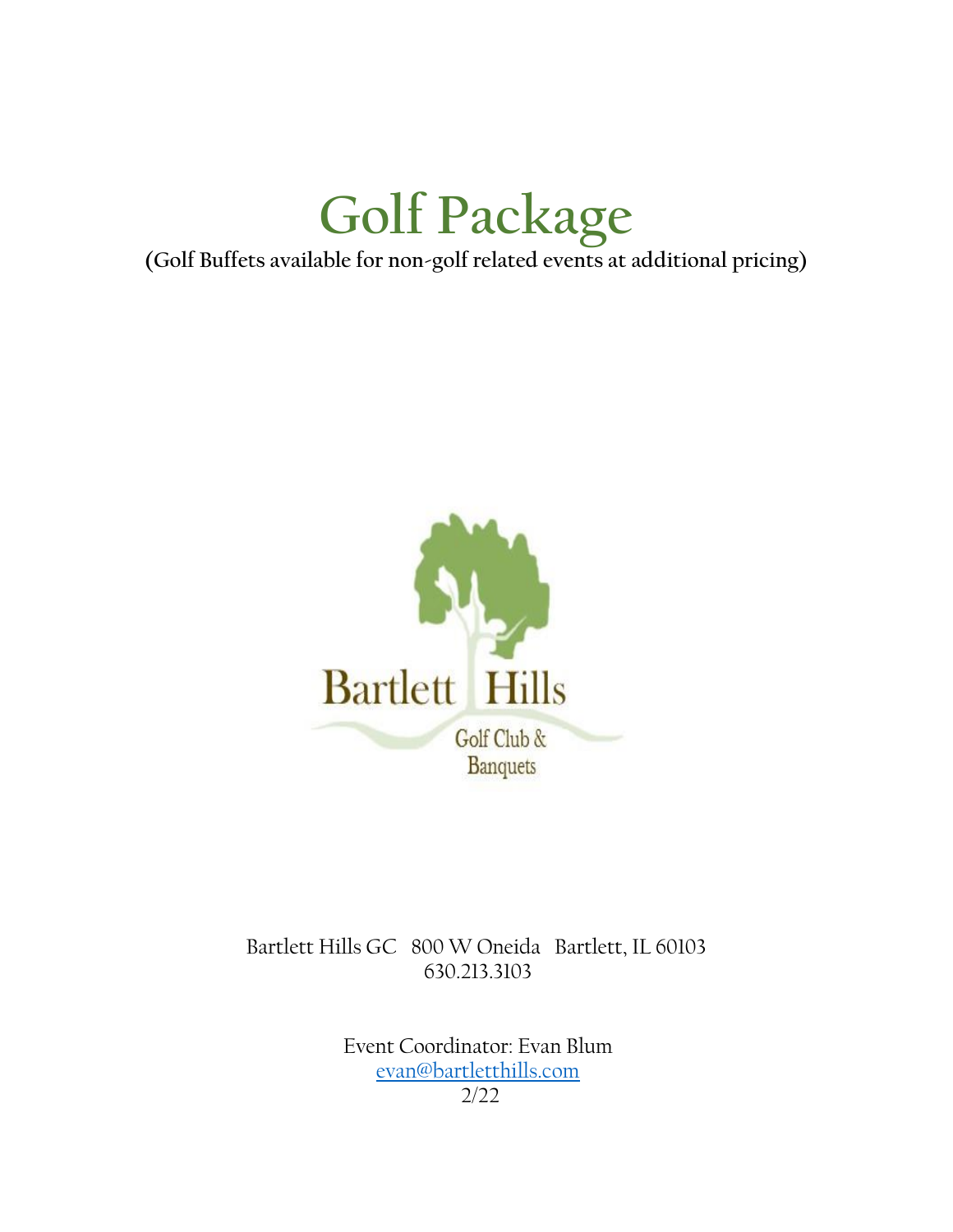# **BREAKFAST**

#### **The Early Bird**

Danish, Bagels and Muffins Coffee, Decaf, and Tea Assorted Juices **\$5.95 per person**

#### **The Continental**

Danish, Bagels and Muffins Assorted Creamed Cheeses Fresh Fruit & Berries Coffee, Decaf, and Tea Assorted Juices **\$7.95** per person

## **Breakfast Buffet**

Scrambled Eggs Bacon & Sausage Country Potatoes Fresh Fruit Muffins & Bagels Juice & Coffee Service **\$12.95** per person



Tax & 20% Service Charge Additional Final Counts Due 7 Days Prior 2/22

# **LUNCH**

# **Turn Around Lunch**

Your choice of: Hot Dog or Bratwurst Bag of Chips Soft Drink **\$9.25 per person** Add a Domestic Beer **\$10.25 per person**

#### **Lunch To Go**

A Selection of Assorted Deli Sandwiches Bag of Chips (Assorted) Jumbo Cookie Soft Drink **\$10.00 per person** Add a Domestic Beer **\$11.50 per person (Add Fresh Whole Fruit \$.50¢ per person)**

# **GRILLED LUNCH**

**Grill at Midway** Chef Attendance \$100 Includes Choice of: Burger or Cheeseburger, Hot Dog or Bratwurst, Polish Sausage & Grilled Onions Bag of Chips Soft Drink **\$12.00** per person Add a Domestic Beer **\$13.00** per person

> **Bartlett Hills GC** 800 W Oneida Bartlett, IL 60103 **For more information contact:** Evan Blum 630.213.3103 evan@bartletthills.com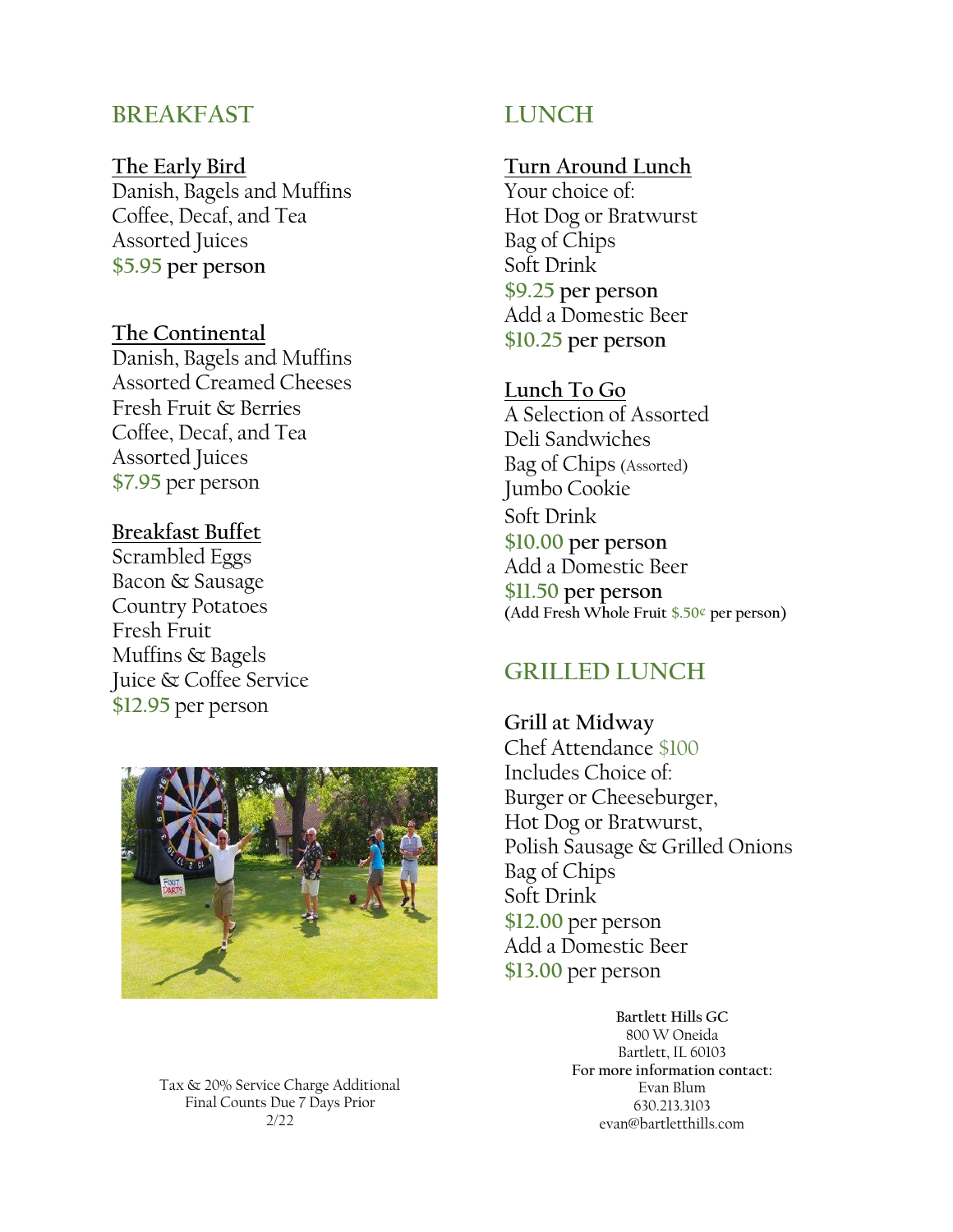# **THE TOURNAMENT BUFFETS**

# **THE PGA- \$19.95 per person**

**Hot off the Grill Burgers** Assorted Cheeses, Lettuce, Tomato, Onions, Pickles Ketchup, Mustard, Mayo **German Bratwurst & Sauerkraut** Fresh Bakery Buns **Non-Golf Event- \$18.95**

#### **US OPEN- \$23.95 per person**

**Grilled Burgers German Bratwurst & Sauerkraut Grilled Chicken Breast & Barbeque Sauce** Assorted Condiments & Fresh Bakery Buns **Non-Golf Event- \$25.95**

#### **TEXAS OPEN - \$28.95 per person**

**Pulled BBQ Pork Smoked Brisket Creamy Mac 'n' Cheese** Fresh Bakery Buns **Non-Golf Event- \$29.95**

#### **THE MASTERS- \$28.95 per person Tender 10oz -12oz Choice Sirloin Steak Grilled Chicken Breast & Barbeque Sauce** Fresh Bakery Buns **Non-Golf Event- \$29.95**

# **Above Buffets Include:**

| Choice of:                        | Tossed Garden Salad or Spring Mix Salad<br>Italian & Ranch Dressing                                                |
|-----------------------------------|--------------------------------------------------------------------------------------------------------------------|
| Choice of:                        | Homemade Summer Slaw, Vegetable Pasta Salad<br>Anti-Pasta Salad or Creamy Potato Salad                             |
| Buffets Include:<br><b>E., 1.</b> | Bourbon Baked Beans & Bacon<br>Sweet Corn Niblets & Roasted Bell Pepper Confetti<br>Mouthwatering Watermelon Cubes |

#### **Enhancements:**

Passed Appetizers: Meatballs, Cocktail Franks & Egg Rolls- **\$3.95pp** Add an Additional Homemade Salad Choice- **\$2.50pp** Cookies & Brownies- **\$2.50pp**

> All Golf Package Prices based on a minimum of 40 guests for a private banquet space. 4 Hour Event for Golf – 5 Hours for Other Events Tax & 20% Service Charge Additional 2/22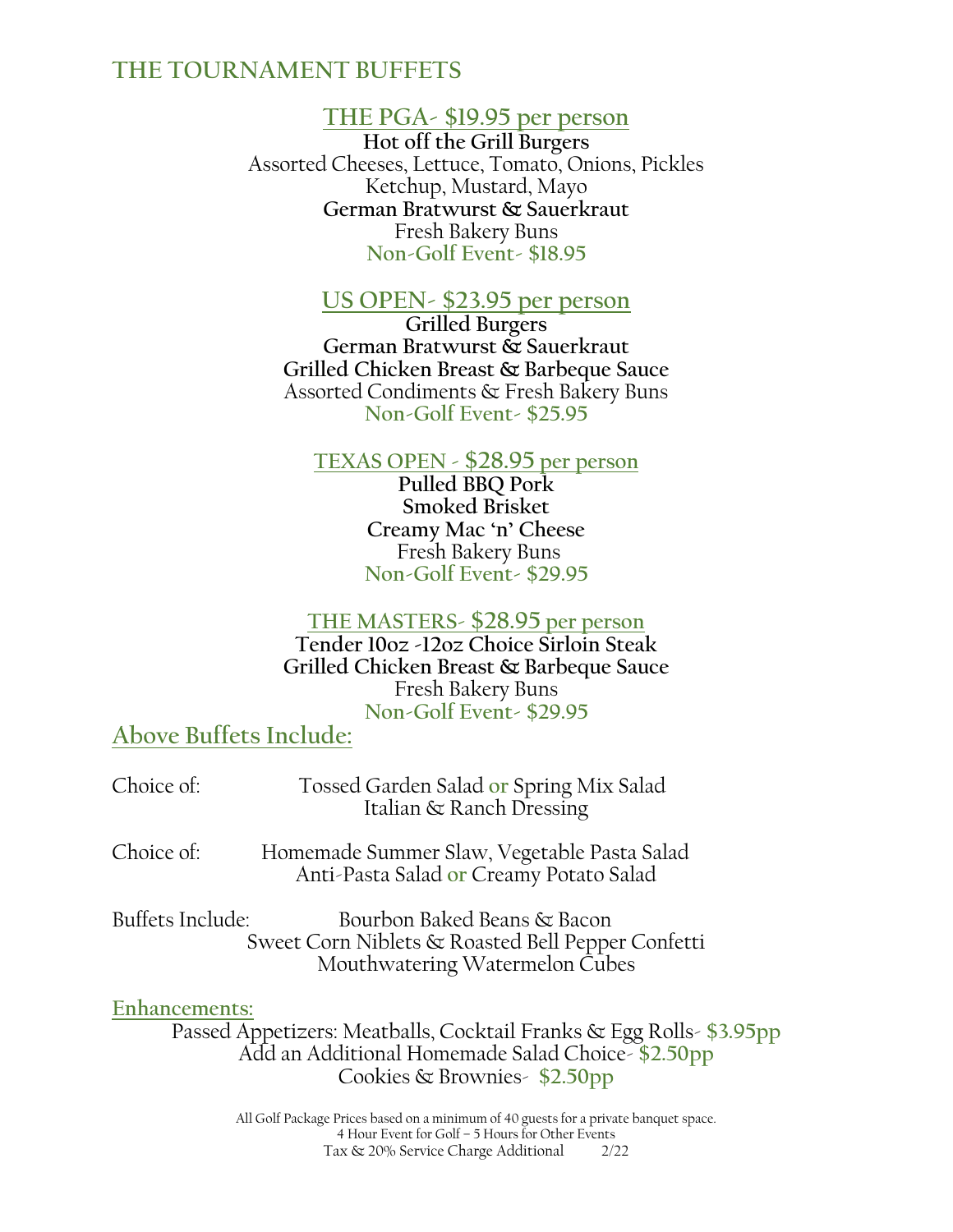# **PAR FOR THE COURSE-\$29.95**pp

Customize Your Own BUFFET Includes: Rolls & Butter, Appropriate Condiments, Mouth-watering Watermelon

# **Choose 2 Entrees:**

#### **Poultry**

Grilled Chicken Breast Airline Chicken Breast Roasted Herb Chicken Crispy Fried Chicken \*Fried Chicken served with Corn Bread Muffins **Poultry Sauces** Barbeque, Lemon Garlic Shallot, Marsala, Piccata, Vesuvio, Bruschetta

## **Beef**

Smoked Brisket Bistro Steak +\$4 Additional Sliced Roast Beef Italian Beef w/Onions & Peppers \*Italian Beef served with Italian Bread **Beef Sauces** Barbeque, Bartlett Jus, Mushroom Sauce Balsamic or Red Wine Demi-Glace

# **Sides-Choose 2:**

#### **Starch**

Bourbon Baked Beans Macaroni 'n' Cheese White & Wild Rice Lyonnaise Potatoes Parslied Butter Potatoes Idaho Baked Potatoes Smashed Red Potatoes Mashed Potatoes-Roasted Garlic or Sour Cream & Chive

#### **Vegetables**

Corn Niblets & Pepper Confetti Green Beans & Cherry Tomatoes Italian Mixed Vegetables Broccoli, Cauliflower & Carrot Mix Brandied Baby Carrots

## **Pork**

Pulled Bbq Pork Roast Pork Loin America Chops **\$3.00pp** Additional Baby Back Ribs **\$5.00pp** Additional **Pork Sauces** Barbeque, Bourbon Glaze, Garlic & Herb, Natural Gravy, Savory Apple Gravy,

## **Pasta**

Baked Mostaccioli Cheese Lasagna Vegetable Lasagna Eggplant Lasagna Beef Lasagna \*Pasta served with Garlic Bread & Choice of Marinara or Parmesan Cream

# **Salads:**

# **Choose 1:**

Caesar Dressed Salad Greek Salad- **\$2.00pp** Additional Spring Mix Salad Tossed Garden Salad \*Served with Ranch & Italian Dressing

# **Choose 1:**

Summer Slaw Anti-Pasta Salad Vegetable Pasta Salad Creamy Potato Salad

Add an Additional Side **\$2.50pp** Add Cookies & Brownies **\$2.50pp**

\*Prices based on a minimum of 40 guests for a private banquet space. Tax & 20% Service Charge Additional 2/22